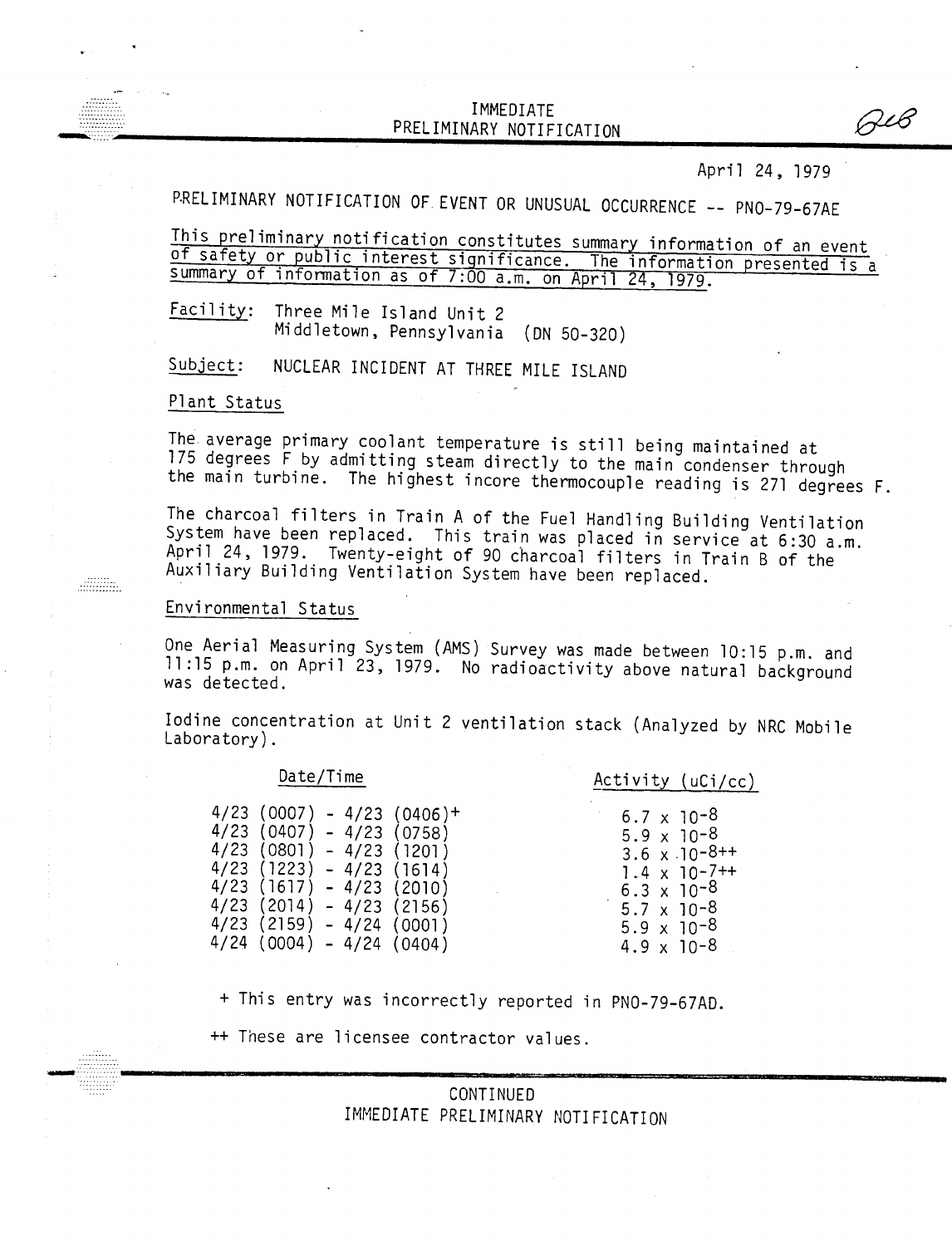#### Offiste Measurements

#### Radiation Levels

Offsite radiation levels indentified by NRC survey teams continue to be consistent with normal background levels (0.02 mR/hr maximum). These results were obtained from routine surveys performed downwind on the east side of the Susquehanna River at distances up to five miles north and south of the site.

Dose rates (47 locations) as measured by NRC thermoluminescent dosimeters (TLDs) for the past 24 hour period continue to be consistent with normal background levels.

NRC Environmental Samples (Samples taken offsite within 3 miles of site analyzed in mobile laboratory)

| Sample Type                                               | Date of Sample                     | Number of<br>Samples | Results                                         |  |  |  |
|-----------------------------------------------------------|------------------------------------|----------------------|-------------------------------------------------|--|--|--|
| air<br>mijk<br>daily air                                  | $4/23 - 24$<br>4/21<br>$4/22 - 23$ | 10<br>4              | Less than MDA<br>Less than MDA<br>Less than MDA |  |  |  |
| EPA Environmental Samples (Analyzed at Remote Laboratory) |                                    |                      |                                                 |  |  |  |
| $N$ umboy $of$                                            |                                    |                      |                                                 |  |  |  |

| Sample Type  | Date of Sample | NUMBET UT<br>Samples | Results                                                                                                                                                                          |
|--------------|----------------|----------------------|----------------------------------------------------------------------------------------------------------------------------------------------------------------------------------|
| air<br>air   | 4/19<br>4/19   | 26<br>5              | Less than MDA<br>Range from 2.1 to 6.9 $\times$ 10-13<br>microcuries per cubic centimeter<br>$(0.21)$ to 0.69 picocuries per                                                     |
| air          | 4/20           | 5                    | cubic meter)<br>Range from 9 to 168 picocuries<br>per cubic meter of Xe-133.<br>14 to 22 picocuries per<br>cubic meter Kr-85.** These<br>are approximately background<br>levels. |
| milk<br>milk | 4/18<br>4/19   | 6<br>9               | Less than MDA                                                                                                                                                                    |
|              |                |                      | Less than MDA                                                                                                                                                                    |

All EPA samples were taken at distances greater than 2 miles from the site.

\*MDA = minimum detectable activity.

\*\*Maximum Permissible Concentration for Xe-133 and Kr-85 is 300,000 picocuries per cubic meter.

The Commonwealth of Pennsylvania has been informed of these results.

CONTINUED IMMEDIATE PRELIMINARY NOTIFICATION